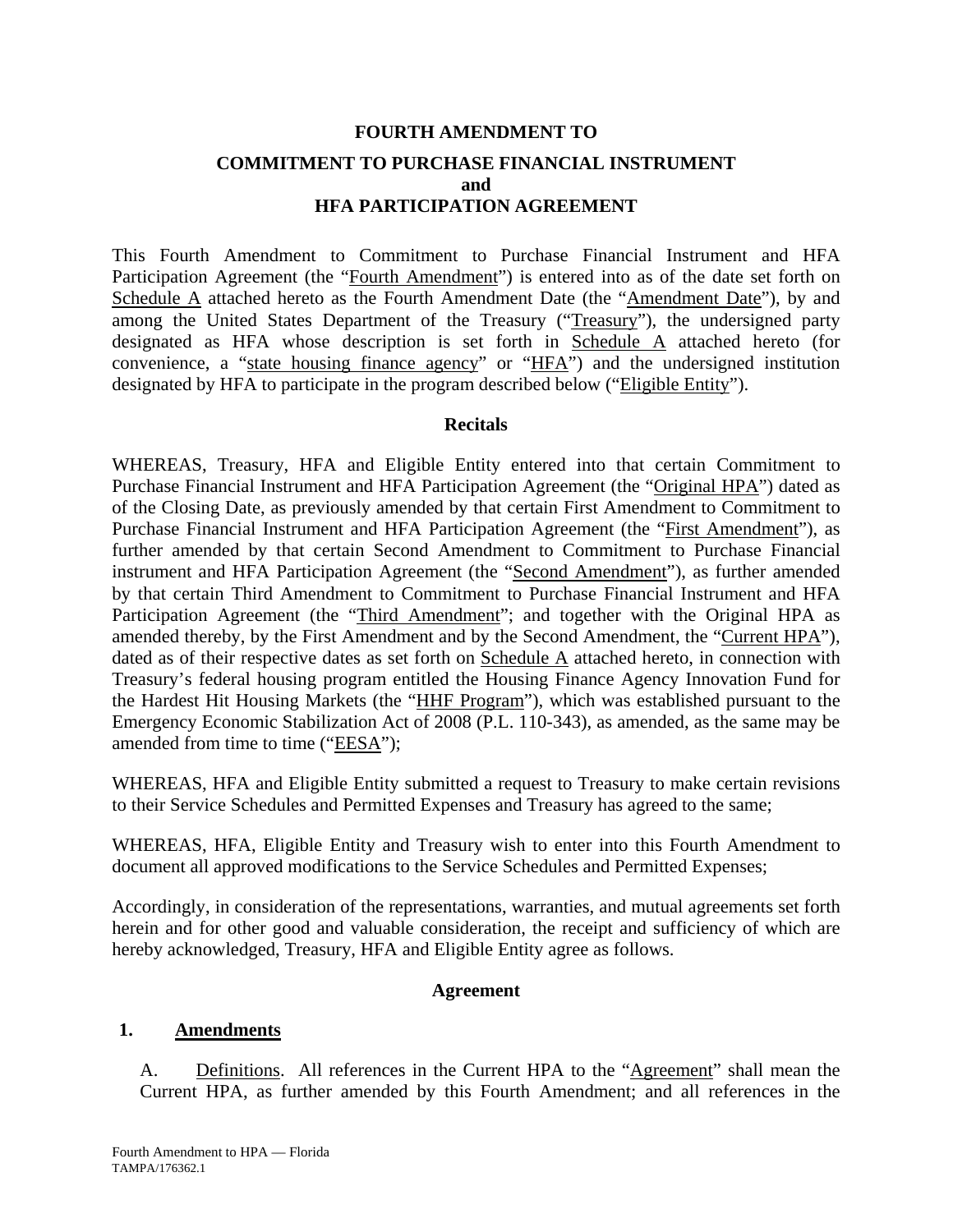Current HPA to Schedules A, B or C shall mean the Schedules A, B or C attached to this Fourth Amendment. All references herein to the "HPA" shall mean the Current HPA, as further amended by this Fourth Amendment.

B. Schedule A. Schedule A attached to the Current HPA is hereby deleted in its entirety and replaced with Schedule A attached to this Fourth Amendment.

C. Schedule B. Schedule B attached to the Current HPA is hereby deleted in its entirety and replaced with Schedule B attached to this Fourth Amendment.

D. Schedule C. Schedule C attached to the Current HPA is hereby deleted in its entirety and replaced with Schedule C attached to this Fourth Amendment.

## **2. Representations, Warranties and Covenants**

A. HFA and Eligible Entity. HFA and Eligible Entity, each for itself, make the following representations, warranties and covenants to Treasury and the truth and accuracy of such representations and warranties and compliance with and performance of such covenants are continuing obligations of HFA and Eligible Entity, each as to itself. In the event that any of the representations or warranties made herein cease to be true and correct or HFA or Eligible Entity breaches any of its covenants made herein, HFA or Eligible Entity, as the case may be, agrees to notify Treasury immediately and the same shall constitute an Event of Default under the HPA.

(1) HFA and Eligible Entity each hereby certifies, represents and warrants as of the date hereof that each of the representations and warranties of HFA or Eligible Entity, as applicable, contained in the HPA are true, correct, accurate and complete in all material respects as of the date hereof. All covenants of HFA or Eligible Entity, as applicable, contained in the HPA shall remain in full force and effect and neither HFA, nor Eligible Entity is in breach of any such covenant.

(2) Eligible Entity has the full corporate power and authority to enter into, execute, and deliver this Fourth Amendment and any other closing documentation delivered to Treasury in connection with this Fourth Amendment, and to perform its obligations hereunder and thereunder.

(3) HFA has the full legal power and authority to enter into, execute, and deliver this Fourth Amendment and any other closing documentation delivered to Treasury in connection with this Fourth Amendment, and to perform its obligations hereunder and thereunder.

## **3. Miscellaneous**

A. The recitals set forth at the beginning of this Fourth Amendment are true and accurate and are incorporated herein by this reference.

B. Capitalized terms used but not defined herein shall have the meanings ascribed to them in the HPA.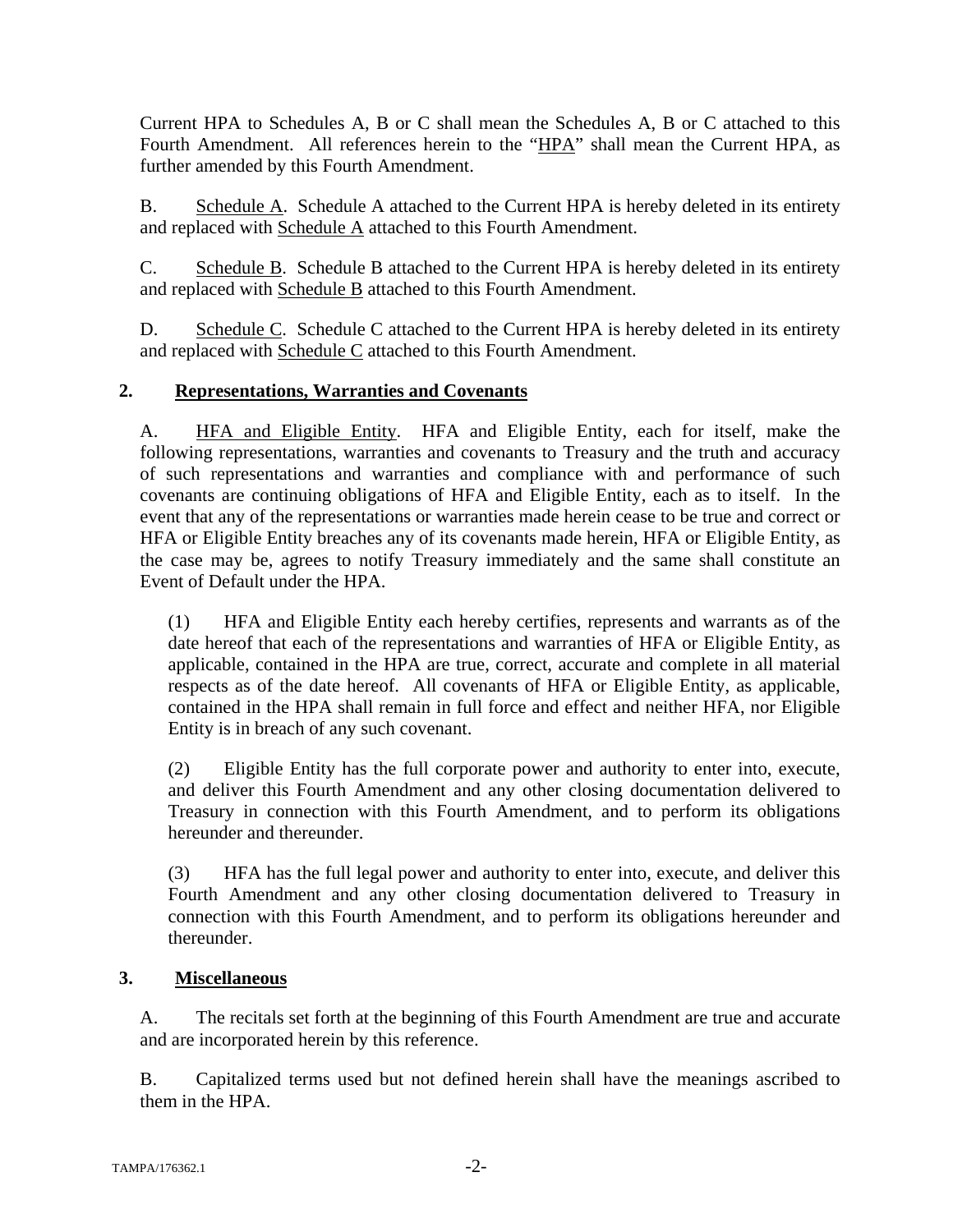C. Any provision of the HPA that is determined to be prohibited or unenforceable in any jurisdiction shall, as to such jurisdiction, be ineffective to the extent of such prohibition or unenforceability without invalidating the remaining provisions of the HPA, and no such prohibition or unenforceability in any jurisdiction shall invalidate such provision in any other jurisdiction.

D. This Fourth Amendment may be executed in two or more counterparts (and by different parties on separate counterparts), each of which shall be deemed an original, but all of which together shall constitute one and the same instrument. Facsimile or electronic copies of this Fourth Amendment shall be treated as originals for all purposes.

#### [SIGNATURE PAGE FOLLOWS; REMAINDER OF PAGE INTENTIONALLY LEFT BLANK]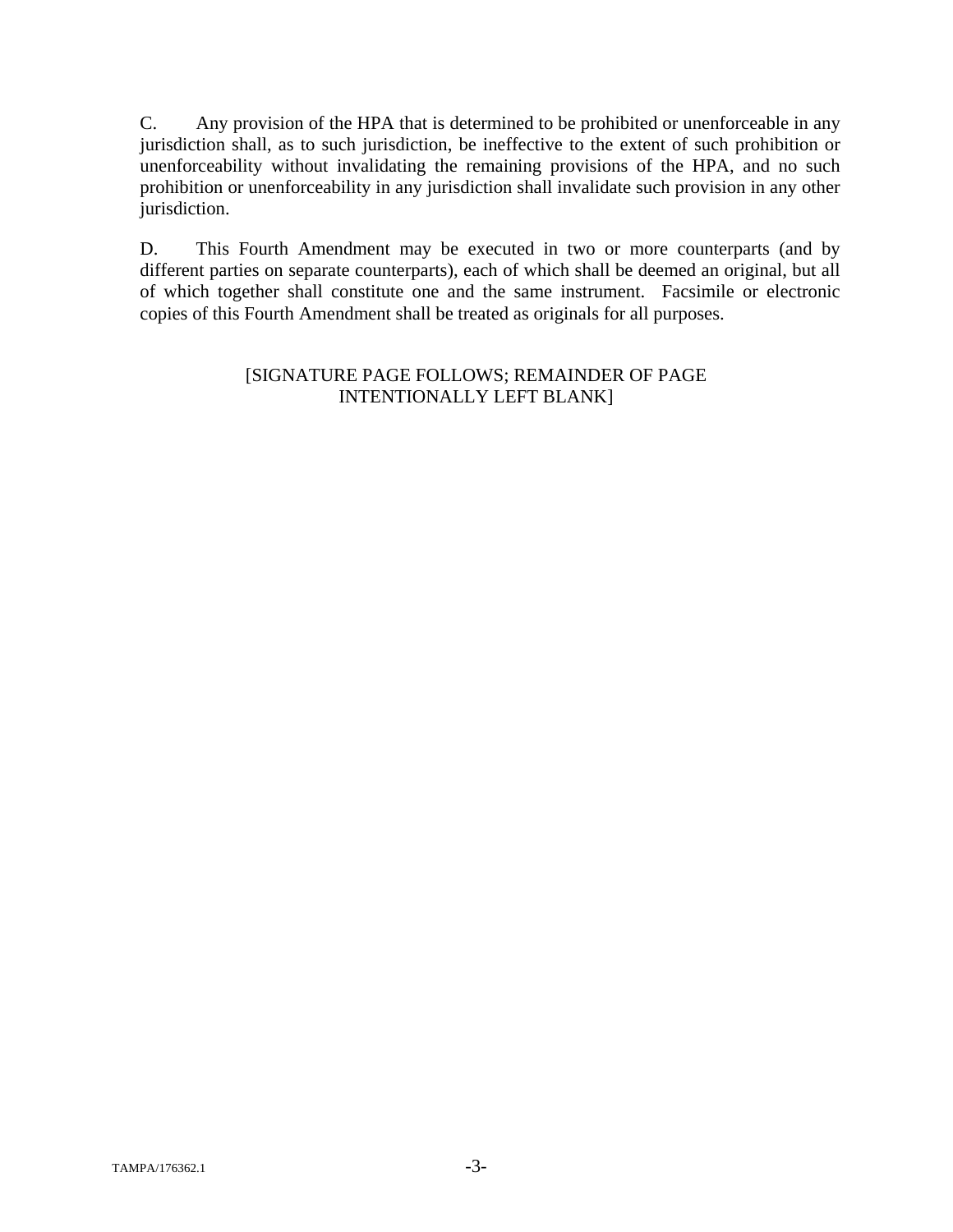**In Witness Whereof**, HFA, Eligible Entity and Treasury by their duly authorized officials hereby execute and deliver this Fourth Amendment to Commitment to Purchase Financial Instrument and HFA Participation Agreement as of the Amendment Date.

#### **HFA**: **TREASURY**:

FLORIDA HOUSING FINANCE **CORPORATION** 

UNITED STATES DEPARTMENT OF THE **TREASURY** 

By: <u>/s/ Steve Auger</u> By: Name: Steve Auger Name: Timothy G. Massad

Title: Executive Director Title: Acting Assistant Secretary for Financial Stability

#### **ELIGIBLE ENTITY**:

FLORIDA HOUSING FINANCE **CORPORATION** 

By: /s/ Steve Auger Name: Steve Auger Title: Executive Director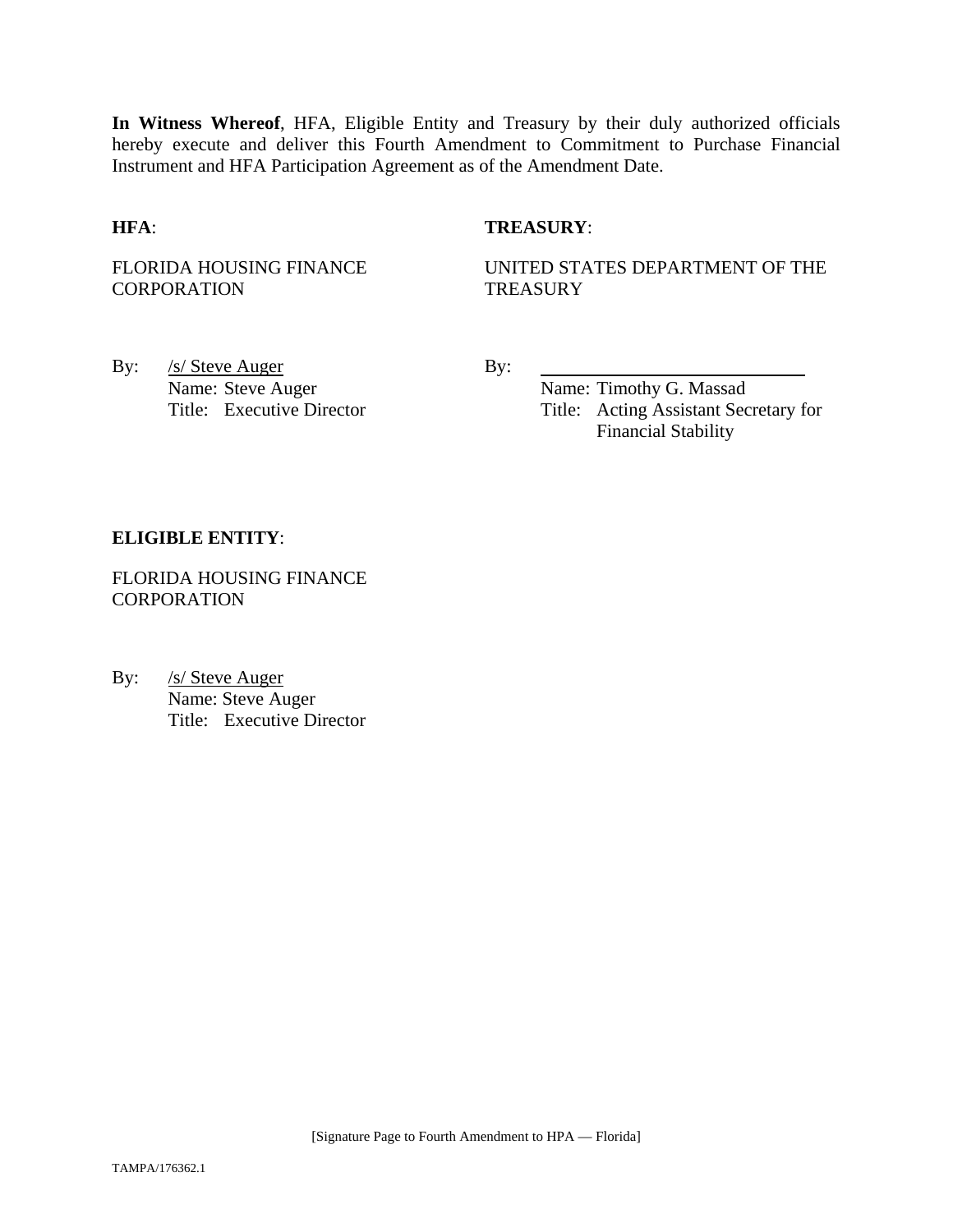In Witness Whereof, HFA, Eligible Entity and Treasury by their duly authorized officials hereby execute and deliver this Fourth Amendment to Commitment to Purchase Financial Instrument and HFA Participation Agreement as of the Amendment Date.

HFA:

TREASURY:

FLORIDA HOUSING FINANCE **CORPORATION** 

By:

Name: Title:

UNITED STATES DEPARTMENT OF THE **TREASURY** 

By: Name: Timothy G. Massad

Title: Acting Assistant Secretary for Financial Stability

ELIGIBLE ENTITY:

**FLORIDA HOUSING FINANCE** CORPORATION

By:

Name: Title: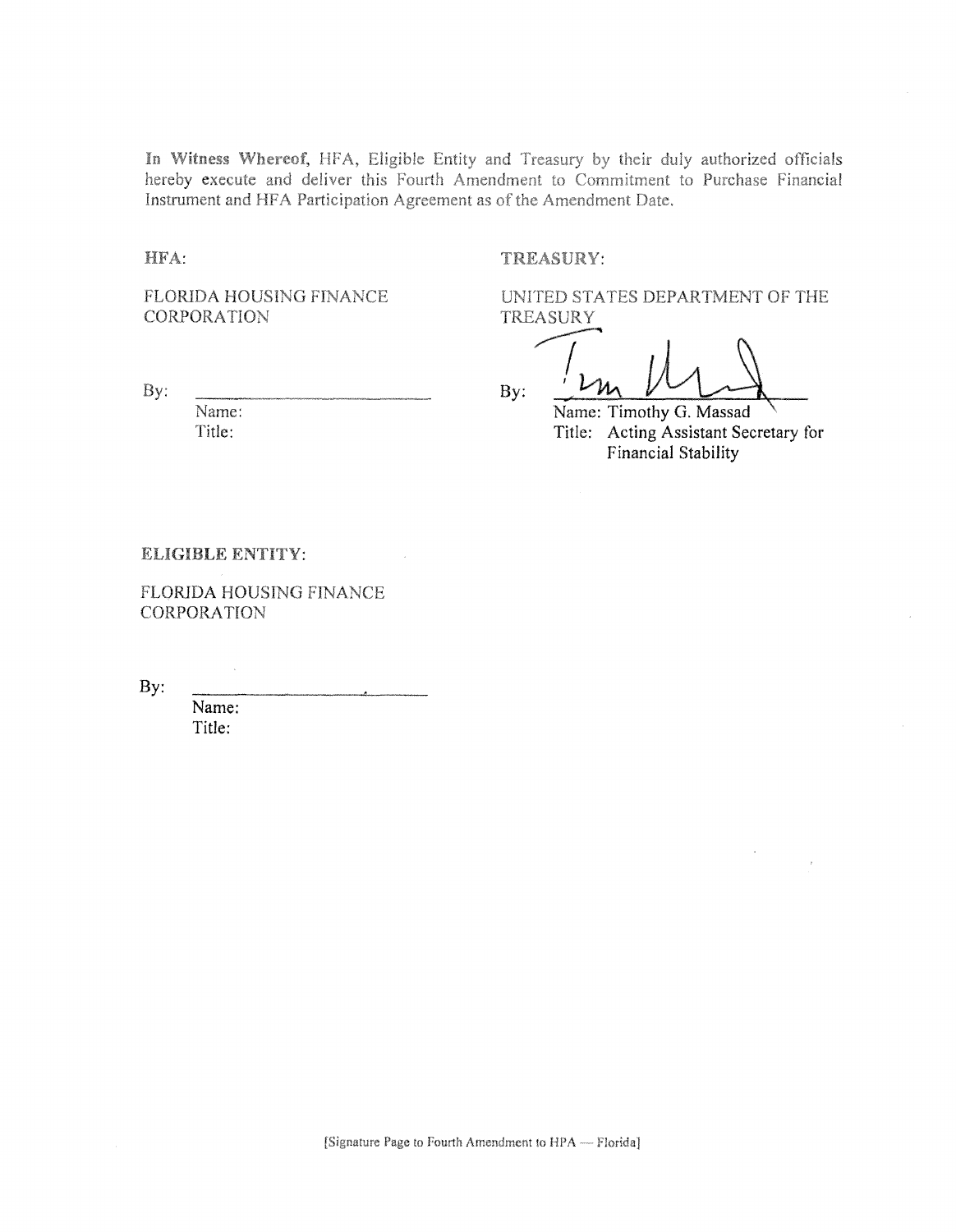# **EXHIBITS AND SCHEDULES**

Schedule A Basic Information<br>Schedule B Service Schedules

Schedule B Service Schedules<br>Schedule C Permitted Expenses

Permitted Expenses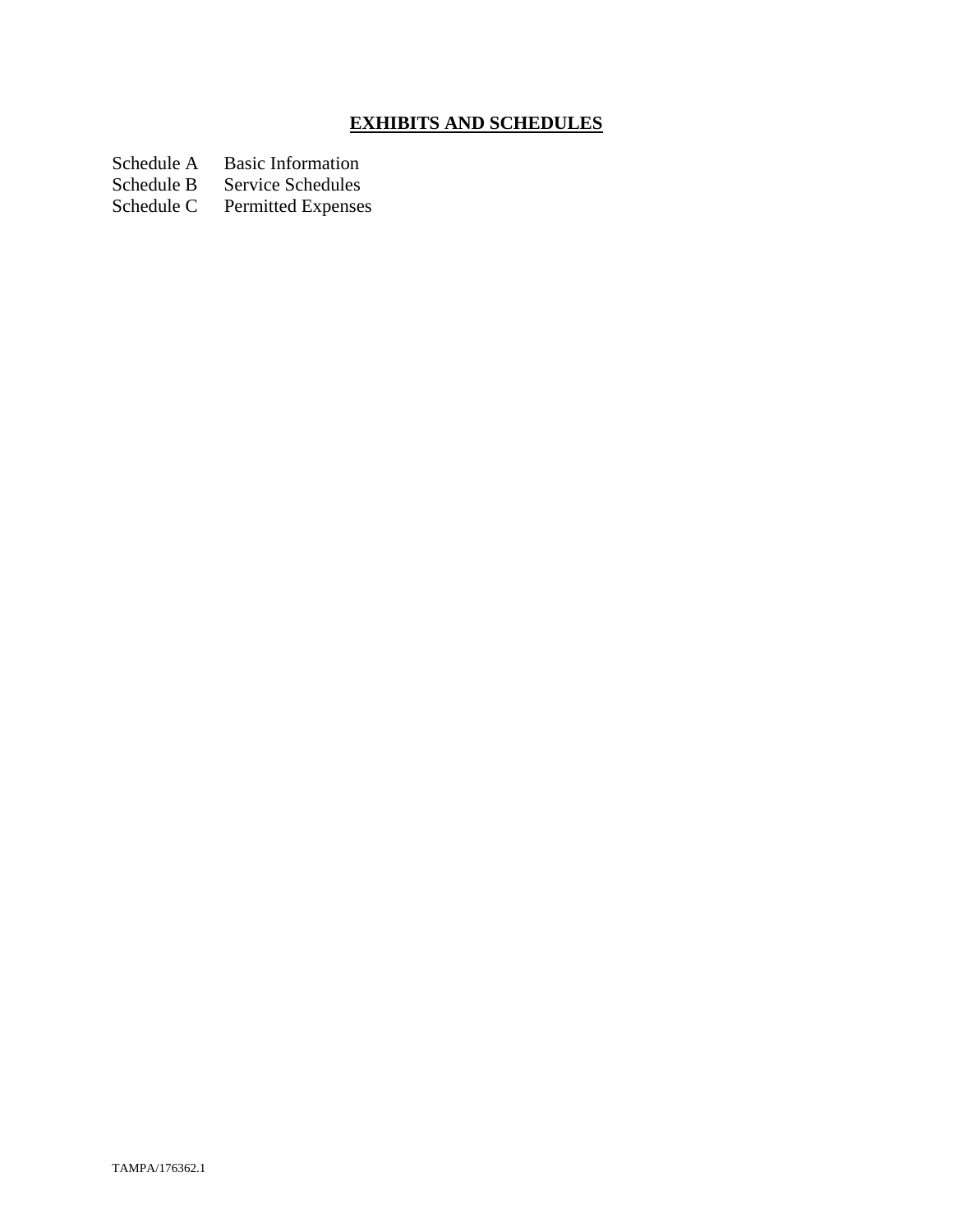### **SCHEDULE A**

#### **BASIC INFORMATION**

| Eligible Entity Information:<br>Name of the Eligible Entity: | Florida Housing Finance Corporation                                                                                                                                                                      |
|--------------------------------------------------------------|----------------------------------------------------------------------------------------------------------------------------------------------------------------------------------------------------------|
| Corporate or other organizational form:                      | a public corporation and a public body<br>corporate and politic, established and<br>existing under the Florida Housing Finance<br>Corporation Act, as amended, Chapter 420,<br>Part V, Florida Statutes. |
| Jurisdiction of organization:                                | <b>Florida</b>                                                                                                                                                                                           |
| Notice Information:                                          |                                                                                                                                                                                                          |

| <b>HFA</b> Information: |                                                                                                                                                                                                           |
|-------------------------|-----------------------------------------------------------------------------------------------------------------------------------------------------------------------------------------------------------|
| Name of HFA:            | Florida Housing Finance Corporation <sup>1</sup>                                                                                                                                                          |
| Organizational form:    | a public corporation and a public body<br>corporate and politic, established and<br>existing under the Florida Housing Finance<br>Corporation Act, as amended, Chapter<br>420m, Part V, Florida Statutes. |
| Date of Application:    | April 16, 2010                                                                                                                                                                                            |
| Date of Action Plan:    | September 1, 2010                                                                                                                                                                                         |

<sup>&</sup>lt;sup>1</sup> References in the Agreement to the term "HFA" shall mean the Florida Housing Finance Corporation, in its capacity as HFA as such term is used in the Agreement; and references in the Agreement to the term "Eligible Entity" shall mean the Florida Housing Finance Corporation, in its capacity as Eligible Entity as such term is used in the Agreement.

1

Notwithstanding anything to the contrary in the Agreement, (A) for purposes of Section 4(G) thereof, annual audited financial statements shall be due no later than one hundred eighty (180) day's after the end of Florida Housing Finance Corporation's fiscal year, and (B) for purposes of Section 7 thereof, the powers and authority of Florida Housing Finance Corporation shall be governed by and construed in accordance with the laws of the State of Florida.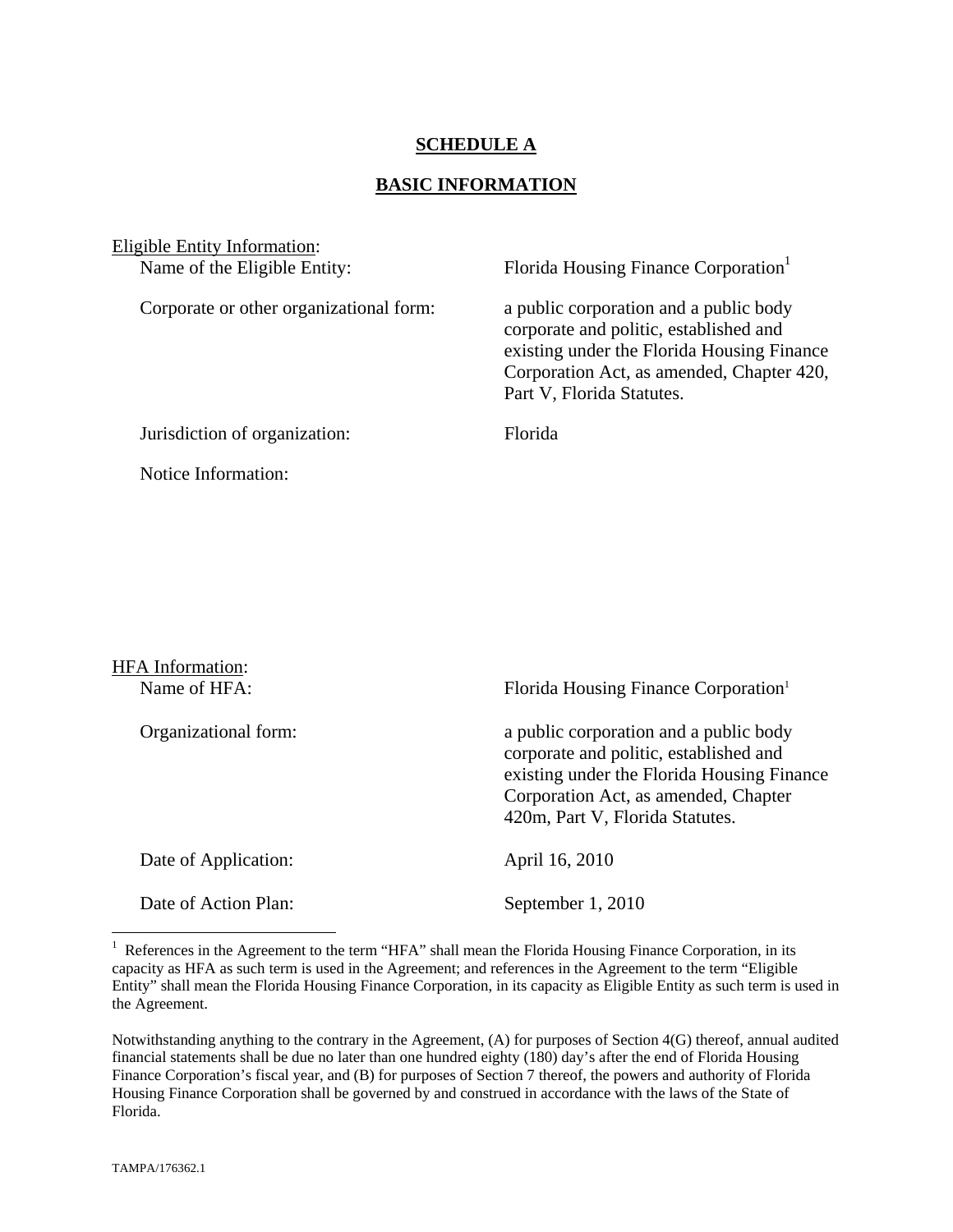| Notice Information:                                                                 | Same as notice information for Eligible<br>Entity.                                                                                                     |
|-------------------------------------------------------------------------------------|--------------------------------------------------------------------------------------------------------------------------------------------------------|
| Program Participation Cap:                                                          | \$1,057,839,136.00                                                                                                                                     |
| Portion of Program Participation Cap<br><b>Representing Original HHF Funds:</b>     | \$418,000,000.00                                                                                                                                       |
| Portion of Program Participation Cap<br><b>Representing Unemployment HHF Funds:</b> | \$238,864,755.00                                                                                                                                       |
| Permitted Expenses:                                                                 | \$105,431,750.00                                                                                                                                       |
| <b>Closing Date:</b>                                                                | June 23, 2010                                                                                                                                          |
| <b>First Amendment Date:</b>                                                        | September 23, 2010                                                                                                                                     |
| <b>Second Amendment Date:</b>                                                       | September 29, 2010                                                                                                                                     |
| Third Amendment Date:                                                               | December 16, 2010                                                                                                                                      |
| <b>Fourth Amendment Date:</b>                                                       | March 31, 2011                                                                                                                                         |
| <b>Eligible Entity Depository Account Information:</b>                              | See account information set forth in the<br>Depository Account Control Agreement<br>between Treasury and Eligible Entity<br>regarding the HHF Program. |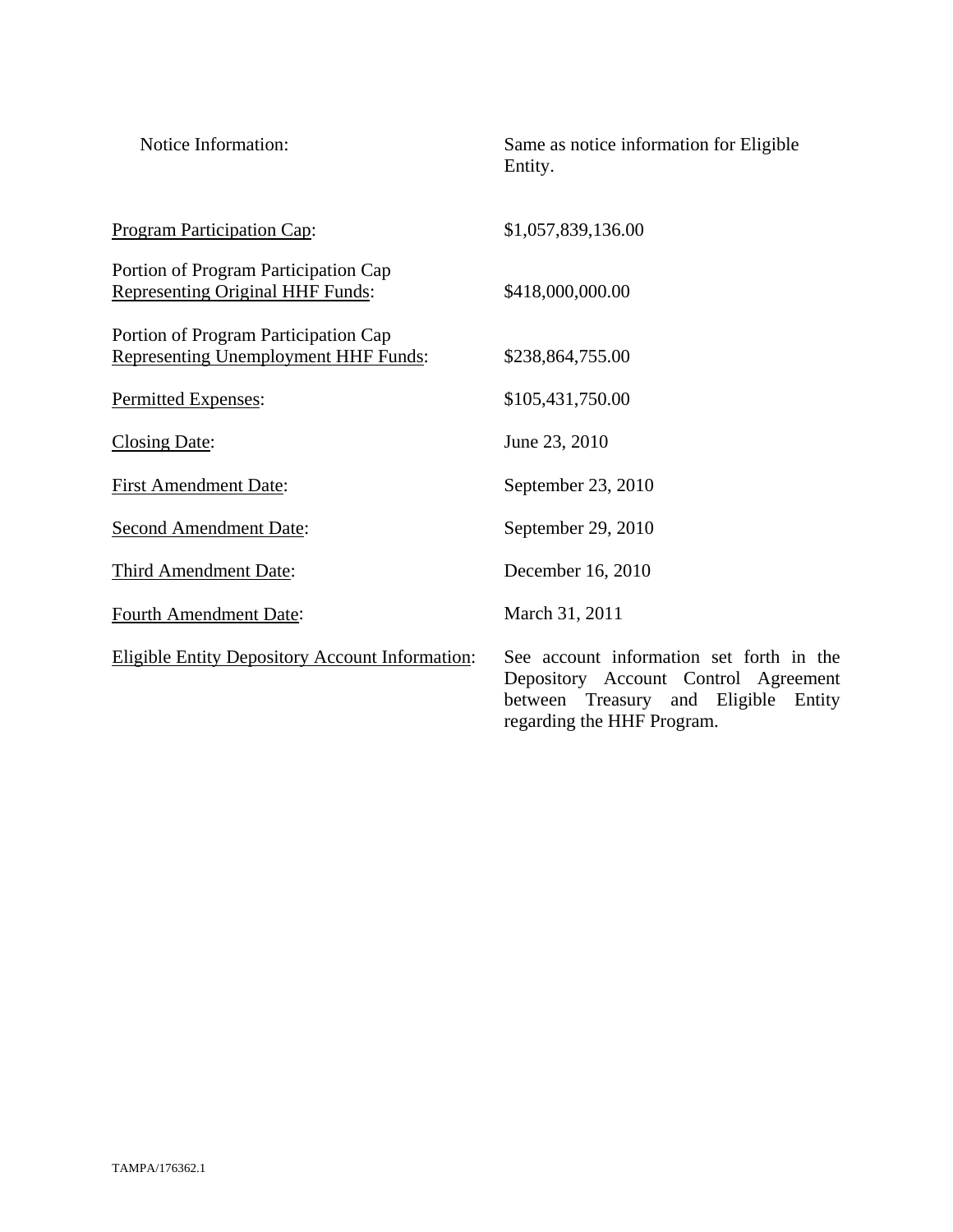#### **SCHEDULE B**

### **SERVICE SCHEDULES**

The Service Schedules attached as Schedule B to the Current HPA are hereby deleted in their entirety and replaced with the attached Service Schedules (numbered sequentially as Service Schedule B-1, Service Schedule B-2, et. seq.), which collectively comprise Schedule B to the HPA.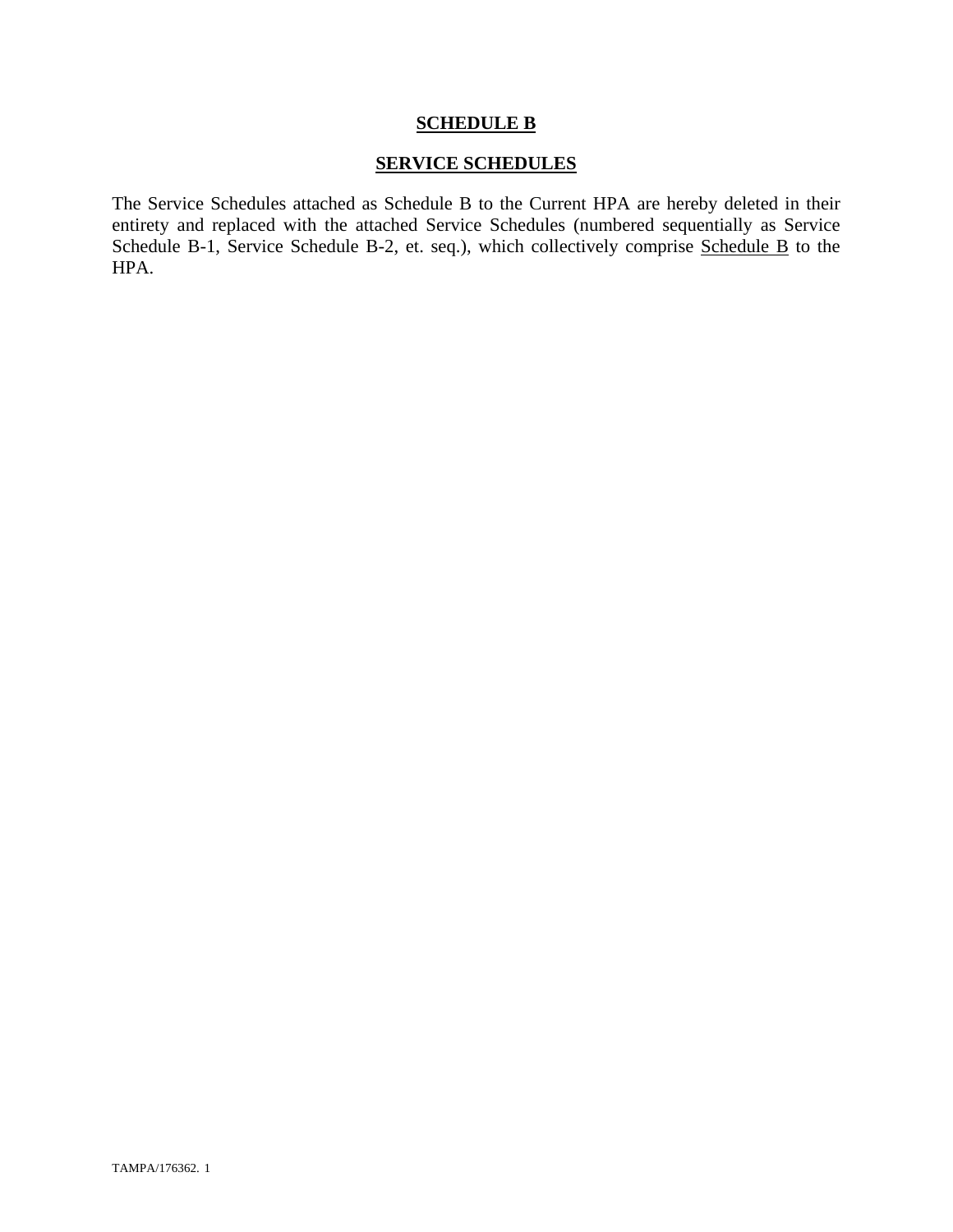## **SERVICE SCHEDULE B-1**

## **Florida Hardest Hit Fund Unemployment Mortgage Assistance Program Summary Guidelines**

|    | 1. Program Overview         | The Unemployment Mortgage Assistance Program (UMAP)                        |
|----|-----------------------------|----------------------------------------------------------------------------|
|    |                             | focuses on the creation of a sustainable solution to keep Florida          |
|    |                             | unemployed or substantially underemployed homeowners in their              |
|    |                             | current homes by helping those who are struggling to make their            |
|    |                             | current mortgage payments because of hardships sustained since             |
|    |                             | purchasing the home. Florida Housing will use HHF Program                  |
|    |                             | funds to pay up to six months of a portion of the mortgage                 |
|    |                             | payments on behalf of a qualified homeowner based on the                   |
|    |                             | criteria and requirements of each servicer. Homeowners will be             |
|    |                             | required to pay 25% of their monthly income towards their                  |
|    |                             | monthly mortgage payment with a minimum payment                            |
|    |                             | requirement of \$70 per month. This will provide a reasonable              |
|    |                             | period of time for homeowners to become re-employed at a salary            |
|    |                             | that is sufficient for them to either resume making full mortgage          |
|    |                             | payments or qualify for a mortgage modification that will lower            |
|    |                             | the payments and terms of the mortgage to an affordable level.             |
| 2. | <b>Program Goals</b>        | Preserving homeownership.<br>$\bullet$                                     |
|    |                             | Protecting home values.                                                    |
| 3. | <b>Target Population/</b>   | To determine geographic targeting for HHF Program funding,                 |
|    | <b>Areas</b>                | Florida Housing carried out an analysis of data, relying on data           |
|    |                             | similar to that used by Treasury to allocate funding, to determine         |
|    |                             | the hardest hit areas of the state. Florida Housing evaluated three        |
|    |                             | measures across all 67 Florida counties – housing price decline            |
|    |                             | from peak prices, unemployment rate and seriously delinquent               |
|    |                             | mortgage loans – and then combined ratios for each to create an            |
|    |                             | allocation methodology that will guide how funding is                      |
|    |                             | geographically targeted. The majority of the HHF funds will be             |
|    |                             | allocated to those counties that were determined to be hardest hit,        |
|    |                             | although there will be funds available to all 67 counties.                 |
| 4. | <b>Program Allocation</b>   | \$634,938,257.00                                                           |
|    | (Excluding                  |                                                                            |
|    | <b>Administrative</b>       |                                                                            |
|    | <b>Expenses</b> )           |                                                                            |
| 5. | <b>Borrower Eligibility</b> | Borrower must be a legal US citizen or lawful permanent<br>$\bullet$       |
|    | <b>Criteria</b>             | resident.                                                                  |
|    |                             |                                                                            |
|    |                             | At least one borrower must be able to document that he or she<br>$\bullet$ |
|    |                             | is unemployed or substantially underemployed through no                    |
|    |                             | fault of his/her own and must provide a financial hardship                 |
|    |                             | affidavit.                                                                 |
|    |                             |                                                                            |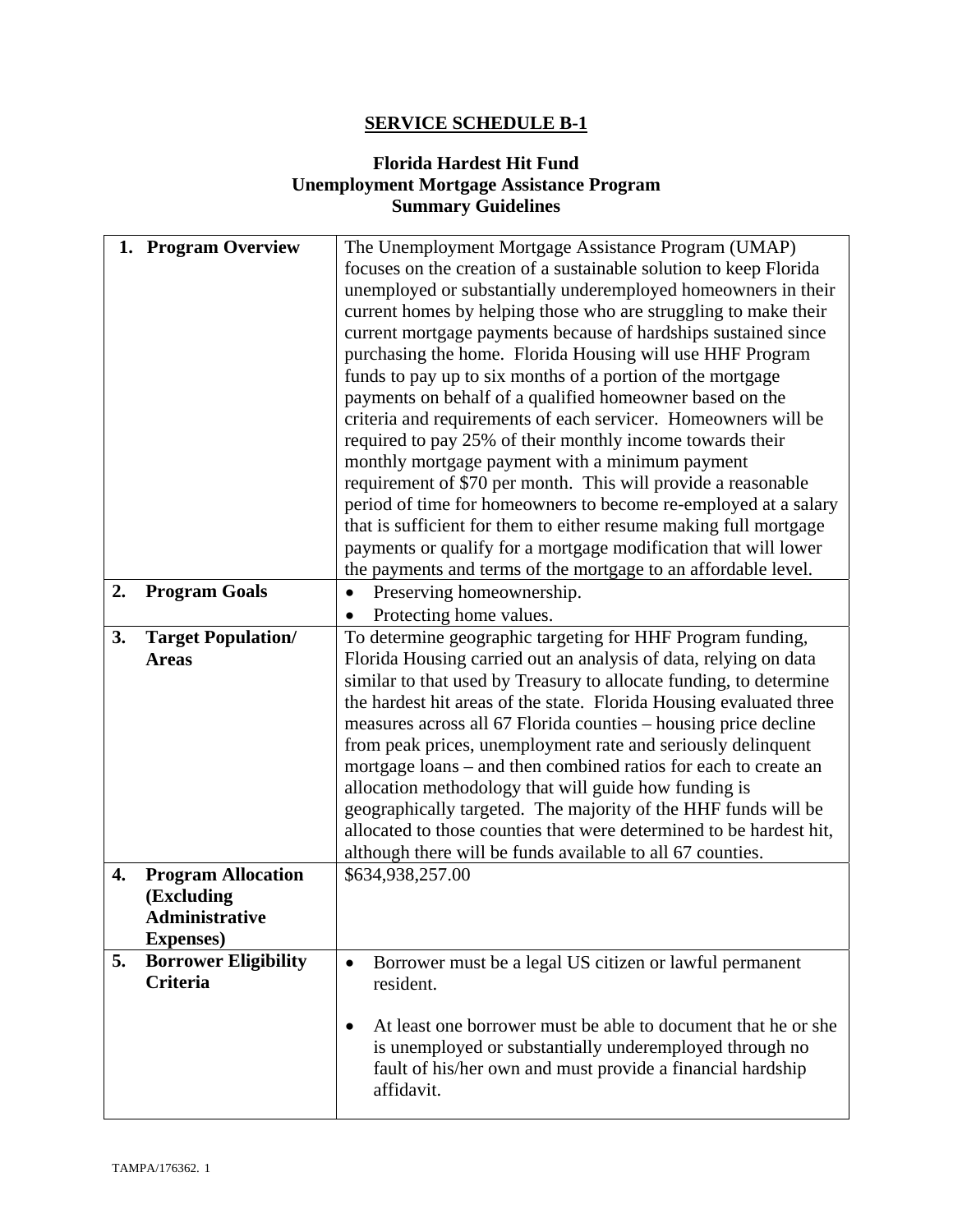|                                                           | The maximum household income level for participation will<br>$\bullet$<br>be 140% of the Area Median Income (AMI).<br>The total housing expense (PITIA) must exceed 31% of the<br>total gross income of the household.<br>Borrowers who have unencumbered liquid assets or cash<br>reserves (not including retirement or qualified education<br>plans) equal to or exceeding three times the total monthly<br>mortgage payment (including tax and insurance payments) or                                                                                                                                                                                                                                                                                                                                                                                                                                                                                                                                                                                                                                                                                                                                                                           |
|-----------------------------------------------------------|----------------------------------------------------------------------------------------------------------------------------------------------------------------------------------------------------------------------------------------------------------------------------------------------------------------------------------------------------------------------------------------------------------------------------------------------------------------------------------------------------------------------------------------------------------------------------------------------------------------------------------------------------------------------------------------------------------------------------------------------------------------------------------------------------------------------------------------------------------------------------------------------------------------------------------------------------------------------------------------------------------------------------------------------------------------------------------------------------------------------------------------------------------------------------------------------------------------------------------------------------|
|                                                           | \$5,000, whichever is greater, must first use those assets above<br>such amount towards mortgage payments before being<br>eligible for HHF Program funds.                                                                                                                                                                                                                                                                                                                                                                                                                                                                                                                                                                                                                                                                                                                                                                                                                                                                                                                                                                                                                                                                                          |
| <b>Property/Loan</b><br>6.<br><b>Eligibility Criteria</b> | The property must be a single family home, a condominium<br>$\bullet$<br>unit in a property approved for financing by FHA, Fannie<br>Mae or Freddie Mac, a townhome, a manufactured or mobile<br>home on foundation permanently affixed to real estate owned<br>by the borrower, or a 2-4 family dwelling unit of which one<br>unit is occupied by the mortgagor as their principal residence.<br>The property must be the borrower's principal residence, be<br>located in Florida, and not be abandoned, vacant or<br>condemned.<br>The borrower's existing first mortgage was originated on or<br>before January 1, 2009 and the outstanding principal balance<br>of the first mortgage is \$400,000 or less at the time of<br>application, regardless of number of dwelling units.<br>The maximum combined loan to value ratio cannot exceed<br>$\bullet$<br>200%.<br>Borrowers may not be more than 180 days in arrears on their<br>$\bullet$<br>first mortgage at the time of application.<br>HHF Program funds will only be used to pay, directly to the<br>$\bullet$<br>first mortgage loan servicer, principal and interest plus any<br>required escrow payments (such as taxes and insurance)<br>required under the first mortgage loan. |
| <b>Program Exclusions</b><br>7.                           | Termination of employment by the homeowner without a<br>$\bullet$<br>necessitous cause or termination of the homeowner's<br>employment by an employer for willful misconduct.                                                                                                                                                                                                                                                                                                                                                                                                                                                                                                                                                                                                                                                                                                                                                                                                                                                                                                                                                                                                                                                                      |
|                                                           | Bankruptcies that have not been discharged or dismissed.<br>The borrower may not have an ownership interest in more<br>than one property other than their primary residence.                                                                                                                                                                                                                                                                                                                                                                                                                                                                                                                                                                                                                                                                                                                                                                                                                                                                                                                                                                                                                                                                       |
|                                                           | The servicer is not required to accept mortgage assistance<br>payments if a notice of trustee/sheriff sale has been recorded<br>and the trustee/sheriff sale is scheduled less than seven days                                                                                                                                                                                                                                                                                                                                                                                                                                                                                                                                                                                                                                                                                                                                                                                                                                                                                                                                                                                                                                                     |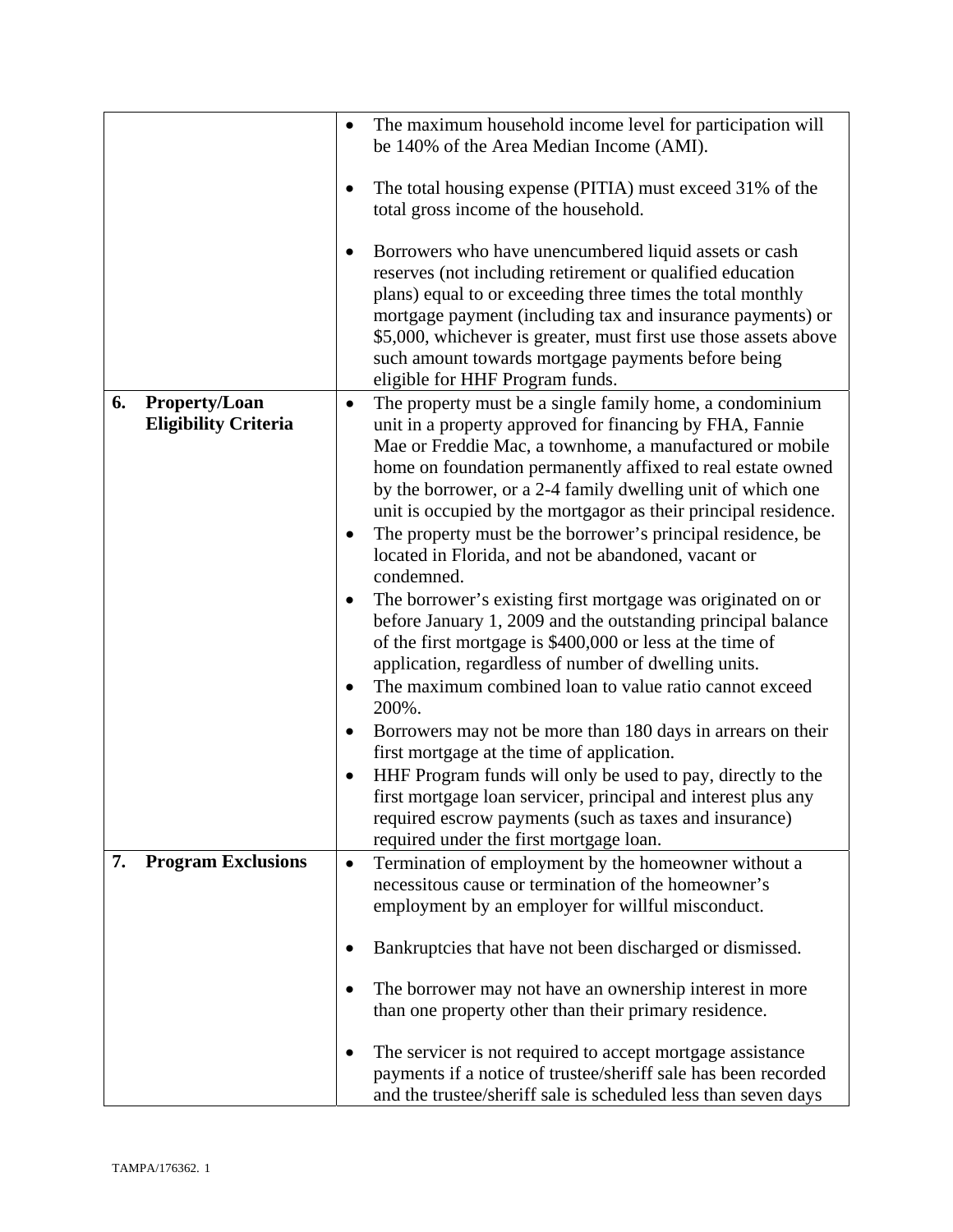|    |                            | from date the servicer is notified of borrower approval by the<br>HFA. |
|----|----------------------------|------------------------------------------------------------------------|
| 8. | <b>Structure of</b>        | HHF Program funds under the Unemployment Mortgage                      |
|    | <b>Assistance</b>          | Assistance Program will be made available to homeowners in the         |
|    |                            |                                                                        |
|    |                            | form of a zero-percent interest, non-recourse, forgivable loan.        |
|    |                            | This loan will be evidenced by a Note and Mortgage in favor of         |
|    |                            | Florida Housing. The loan will be forgiven over a 5 year period,       |
|    |                            | at a rate of 20% per year beginning eighteen months from the           |
|    |                            | closing of the loan.                                                   |
|    |                            |                                                                        |
|    |                            | If the homeowner sells the home during any part of the loan term,      |
|    |                            | the remaining principal balance will be due to Florida Housing in      |
|    |                            | the event there are sufficient equity proceeds from the sale. If       |
|    |                            | there is not enough equity in the home to repay the entire amount      |
|    |                            | due, Florida Housing will forgive the excess portion or all of the     |
|    |                            | remaining principal balance so as to not create additional             |
|    |                            | hardships on the seller at closing. Any loans repaid will be           |
|    |                            | recycled back into the program and used to provide assistance to       |
|    |                            |                                                                        |
|    |                            | additional homeowners for the duration of the program up to            |
|    |                            | December 31, 2017. After December 31, 2017, all funds                  |
|    |                            | remaining or received shall be returned to Treasury.                   |
| 9. | <b>Per Household</b>       | Estimated Median Amount Mortgage Payments - \$12,000                   |
|    | <b>Assistance</b>          | Maximum Amount $- $18,000$ to include both UMAP and/or                 |
|    |                            | MLRP.                                                                  |
|    | 10. Duration of Assistance | The homeowner can receive up to 6 months of monthly mortgage           |
|    |                            | payments from Florida Housing.                                         |
|    | 11. Estimated Number of    | Florida Housing anticipates that this strategy will be able to serve   |
|    | Participating              | approximately 53,000 homeowners over a five year period.               |
|    | Households                 |                                                                        |
|    | 12. Program Inception/     | Florida Housing launched its pilot program in Lee County,              |
|    | <b>Duration</b>            | Florida on October 25, 2010. Statewide implementation is               |
|    |                            | anticipated in April 2011. It is anticipated that this strategy will   |
|    |                            | last for up to 5 years.                                                |
|    | 13. Program Interactions   | This Program will interact with the Mortgage Loan Reinstatement        |
|    | with Other Programs        | Program (MLRP). Borrowers who become successfully re-                  |
|    | (e.g. other HFA            | employed at a level that allows them to resume making full             |
|    | programs)                  | mortgage payments or at a level whereby they may permanently           |
|    |                            | modify their mortgage payments to an affordable level, may be          |
|    |                            |                                                                        |
|    |                            | eligible at that point to have their first mortgage loan reinstated.   |
|    |                            | The maximum amount of combined UMPP and MLRP assistance                |
|    |                            | is \$18,000.                                                           |
|    | 14. Program Interactions   | HHF funds would be utilized prior to the HAMP forbearance              |
|    | with HAMP                  | described in Supplemental Directive 10-04. Implementing the            |
|    |                            | program in this order is the most beneficial to the customer and       |
|    |                            | investor since payments would continue to be made instead of           |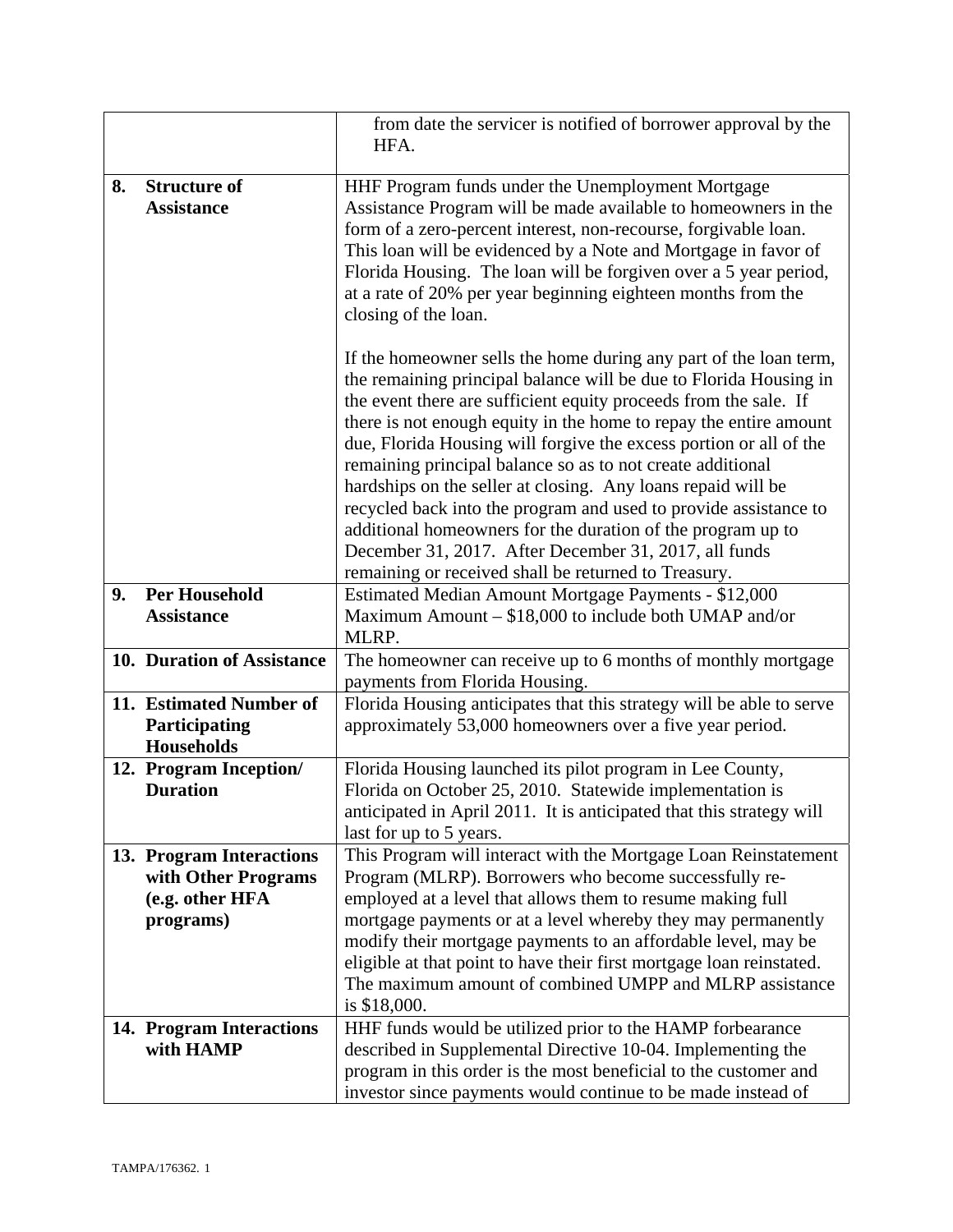|                                                                  | capitalized and no late charges or adverse credit reporting would<br>occur. If the borrower has already been through an UP                                                                                                                                                                                    |
|------------------------------------------------------------------|---------------------------------------------------------------------------------------------------------------------------------------------------------------------------------------------------------------------------------------------------------------------------------------------------------------|
|                                                                  | forbearance before applying for this program, then this program<br>may follow UP.                                                                                                                                                                                                                             |
|                                                                  | The servicer will not require reinstatement before the servicer<br>accepts unemployment assistance, but Florida Housing may agree<br>to fully or partially reinstate if it deems appropriate for the<br>borrower using MLRP funds.                                                                            |
| 15. Program Leverage<br>with Other Financial<br><b>Resources</b> | Many servicers have in-house mortgage modification products<br>that can be used in conjunction with this Program. Florida<br>Housing will work with servicers to determine how these<br>programs may best be combined.                                                                                        |
|                                                                  | Servicers will not charge administrative fees (e.g., NSF, late<br>charges) in any month where a full contract payment is made. If<br>the loan is reinstated or modified following HFA mortgage<br>assistance, servicers will waive all administrative fees accrued<br>since the beginning of the delinquency. |
| 16. Qualify as an<br><b>Unemployment</b><br><b>Program</b>       | $\square$ No<br>$\boxtimes$ Yes                                                                                                                                                                                                                                                                               |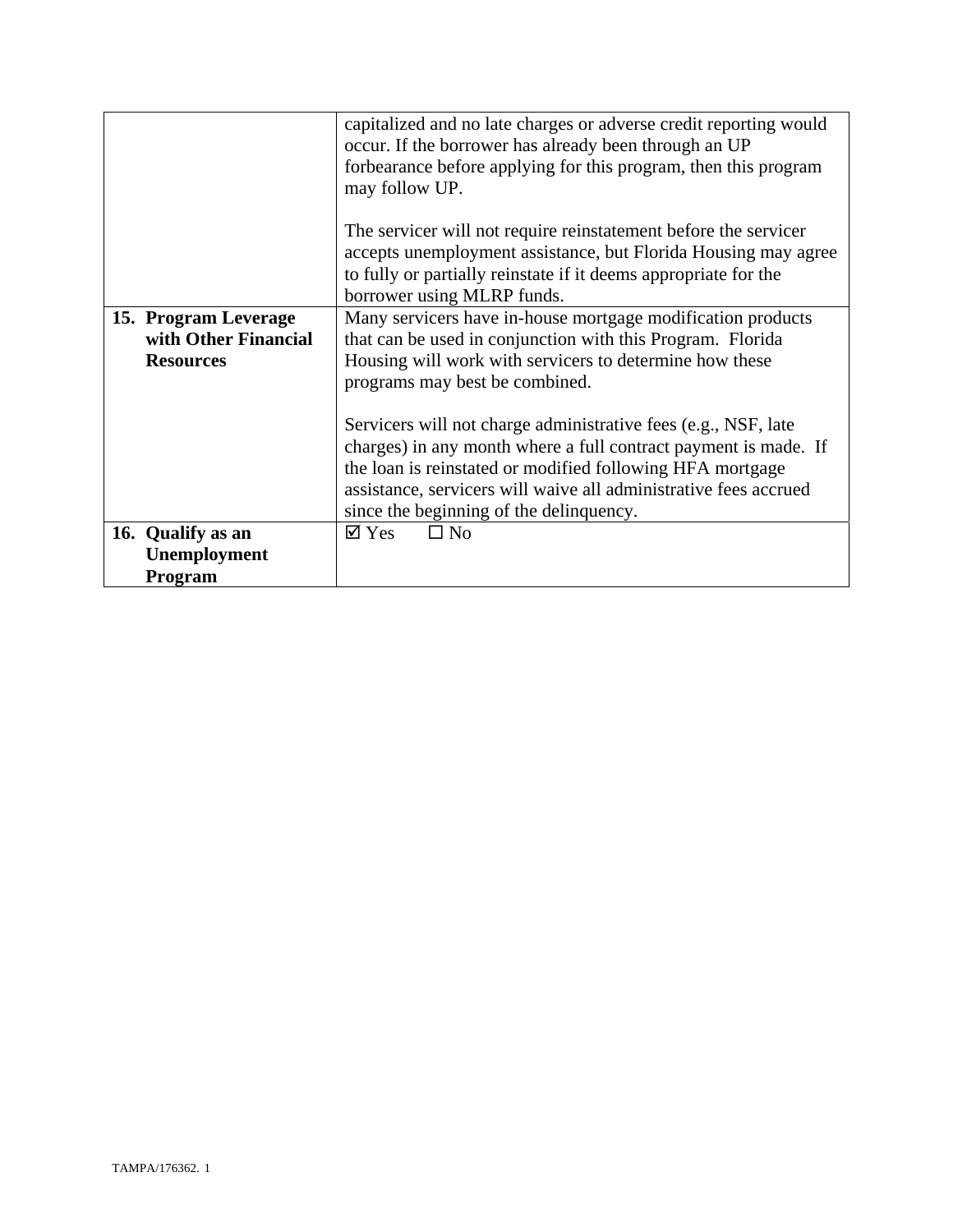# **SERVICE SCHEDULE B-2**

### **Florida Hardest Hit Fund Mortgage Loan Reinstatement Program Summary Guidelines**

|    | 1. Program Overview                                                                   | The Mortgage Loan Reinstatement Program (MLRP) focuses on<br>the creation of a sustainable solution to keep Florida homeowners<br>in their current homes by helping those who have become behind<br>on their mortgage payments because of financial hardship<br>sustained since purchasing the home as a result of unemployment<br>or substantial underemployment. HHF Program funds will only<br>be used to pay, directly to the first mortgage loan servicer, up to<br>180 days of arrearage payments, to include, principal and interest<br>plus any required escrow payments (such as taxes and insurance),                                                                                                                                   |
|----|---------------------------------------------------------------------------------------|---------------------------------------------------------------------------------------------------------------------------------------------------------------------------------------------------------------------------------------------------------------------------------------------------------------------------------------------------------------------------------------------------------------------------------------------------------------------------------------------------------------------------------------------------------------------------------------------------------------------------------------------------------------------------------------------------------------------------------------------------|
|    |                                                                                       | late fees and Insufficient Fund Fees. The borrower must be able                                                                                                                                                                                                                                                                                                                                                                                                                                                                                                                                                                                                                                                                                   |
|    |                                                                                       | to resume current payments or qualify for a mortgage<br>modification that will lower the payments and terms of the                                                                                                                                                                                                                                                                                                                                                                                                                                                                                                                                                                                                                                |
|    |                                                                                       | mortgage to an affordable level, based upon the current income.                                                                                                                                                                                                                                                                                                                                                                                                                                                                                                                                                                                                                                                                                   |
| 2. | <b>Program Goals</b>                                                                  | Preserving homeownership.<br>$\bullet$                                                                                                                                                                                                                                                                                                                                                                                                                                                                                                                                                                                                                                                                                                            |
|    |                                                                                       | Protecting home values.                                                                                                                                                                                                                                                                                                                                                                                                                                                                                                                                                                                                                                                                                                                           |
| 3. | <b>Target Population/</b><br><b>Areas</b>                                             | To determine geographic targeting for HHF Program funding,<br>Florida Housing carried out an analysis of data, relying on data<br>similar to that used by Treasury to allocate funding, to determine<br>the hardest hit areas of the state. Florida Housing evaluated three<br>measures across all 67 Florida counties – housing price decline<br>from peak prices, unemployment rate and seriously delinquent<br>mortgage loans – and then combined ratios for each to create an<br>allocation methodology that will guide how funding is<br>geographically targeted. The majority of the HHF funds will be<br>allocated to those counties that were determined to be hardest hit,<br>although there will be funds available to all 67 counties. |
| 4. | <b>Program Allocation</b><br>(Excluding<br><b>Administrative</b><br><b>Expenses</b> ) | \$317,469,129.00                                                                                                                                                                                                                                                                                                                                                                                                                                                                                                                                                                                                                                                                                                                                  |
| 5. | <b>Borrower Eligibility</b><br><b>Criteria</b>                                        | Borrower must be a legal US citizen or lawful permanent<br>$\bullet$<br>resident.                                                                                                                                                                                                                                                                                                                                                                                                                                                                                                                                                                                                                                                                 |
|    |                                                                                       | At least one borrower must be able to document that he or she<br>is or was unemployed or substantially underemployed through<br>no fault of his/her own and must provide a financial hardship<br>affidavit. Such hardship must have resulted in the total<br>housing expense (PITIA) exceeding 31% of the total gross<br>income of the household, leading to the arrearage.                                                                                                                                                                                                                                                                                                                                                                       |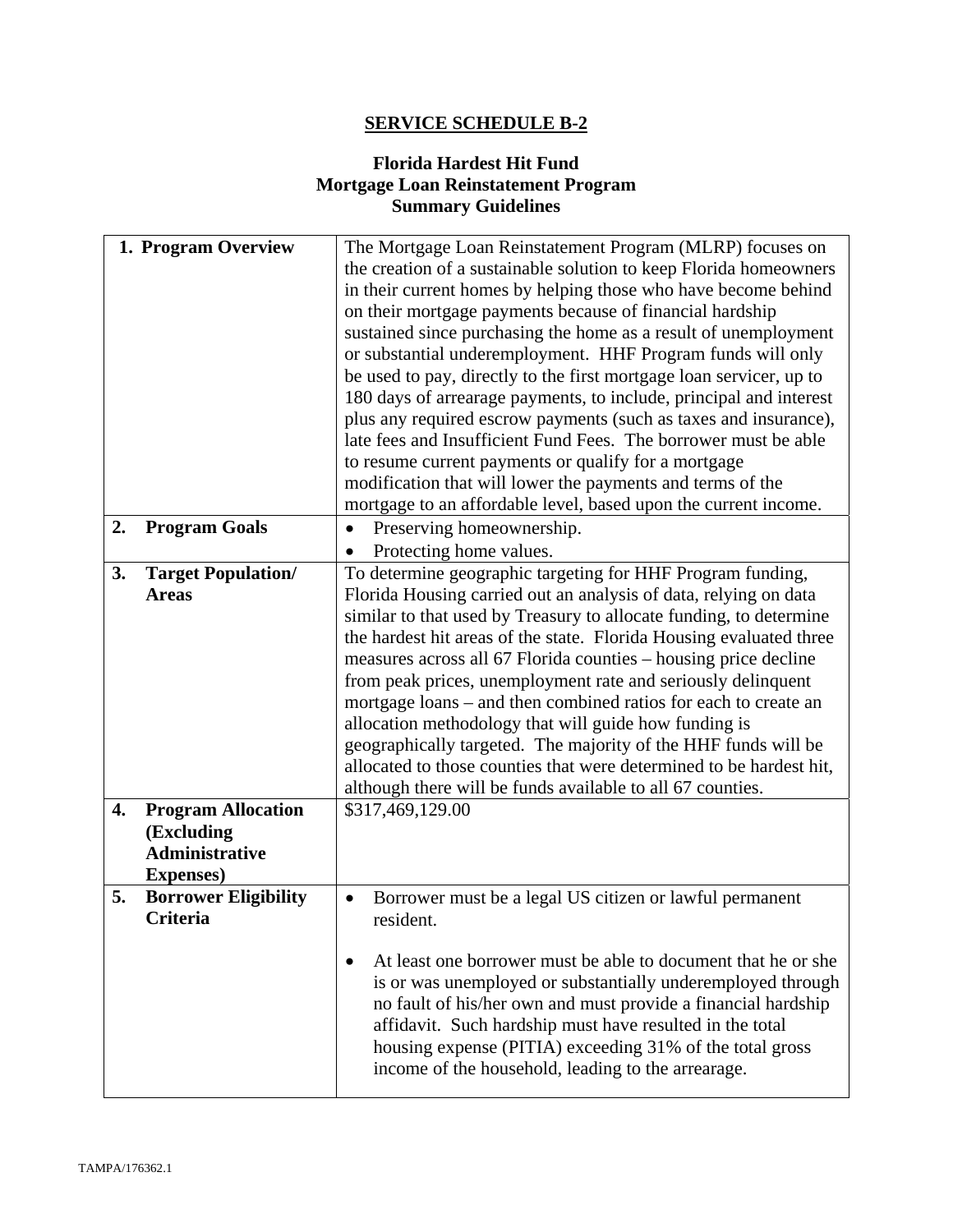|    |                                                     | The maximum household income level for participation will<br>$\bullet$<br>be 140% of the Area Median Income (AMI).                                                                                                                                                                                                                                                                                                                                                                                                                                                                                                                                                                                                                                                                                                                                                                                                                                                    |
|----|-----------------------------------------------------|-----------------------------------------------------------------------------------------------------------------------------------------------------------------------------------------------------------------------------------------------------------------------------------------------------------------------------------------------------------------------------------------------------------------------------------------------------------------------------------------------------------------------------------------------------------------------------------------------------------------------------------------------------------------------------------------------------------------------------------------------------------------------------------------------------------------------------------------------------------------------------------------------------------------------------------------------------------------------|
|    |                                                     | The total housing expense (PITIA) must currently be less than<br>31% of the total gross income of the household. If not, the<br>borrower must prove that he/she is in the process of receiving<br>a modification in order for future mortgage payments (PITIA)<br>to be less than the 31% of the total gross income of the<br>household.                                                                                                                                                                                                                                                                                                                                                                                                                                                                                                                                                                                                                              |
|    |                                                     | Borrowers who have unencumbered liquid assets or cash<br>reserves (not including retirement or qualified education<br>plans) equal to or exceeding three times the total monthly<br>mortgage payment (including tax and insurance payments) or<br>\$5,000, whichever is greater, must first use those assets above<br>such amount towards reinstatement before being eligible for<br>HHF Program funds.                                                                                                                                                                                                                                                                                                                                                                                                                                                                                                                                                               |
| 6. | <b>Property/Loan</b><br><b>Eligibility Criteria</b> | The property must be a single family home, a condominium<br>$\bullet$<br>unit in a property approved for financing by FHA, Fannie<br>Mae or Freddie Mac, a townhome, a manufactured or mobile<br>home on foundation permanently affixed to real estate owned<br>by the borrower, or a 2-4 family dwelling unit of which one<br>unit is occupied by the mortgagor as their principal residence.<br>The property must be the borrower's principal residence, be<br>located in Florida, and not be abandoned, vacant or<br>condemned.<br>The borrower's existing first mortgage was originated on or<br>$\bullet$<br>before January 1, 2009 and the outstanding principal balance<br>of the first mortgage is \$400,000 or less at the time of<br>application, regardless of number of dwelling units.<br>The maximum combined loan to value ratio cannot exceed<br>200%.<br>Borrowers may not be more than 180 days in arrears on their<br>$\bullet$<br>first mortgage. |
| 7. | <b>Program Exclusions</b>                           | Termination of employment by the homeowner without a<br>$\bullet$<br>necessitous cause or termination of the homeowner's<br>employment by an employer for willful misconduct.                                                                                                                                                                                                                                                                                                                                                                                                                                                                                                                                                                                                                                                                                                                                                                                         |
|    |                                                     | Bankruptcies that have not been discharged or dismissed.<br>The borrower may not have an ownership interest in more<br>than one property other than their primary residence.                                                                                                                                                                                                                                                                                                                                                                                                                                                                                                                                                                                                                                                                                                                                                                                          |
|    |                                                     | The servicer is not required to accept mortgage assistance<br>payments if a notice of trustee/sheriff sale has been recorded<br>and the trustee/sheriff sale is scheduled less than seven days                                                                                                                                                                                                                                                                                                                                                                                                                                                                                                                                                                                                                                                                                                                                                                        |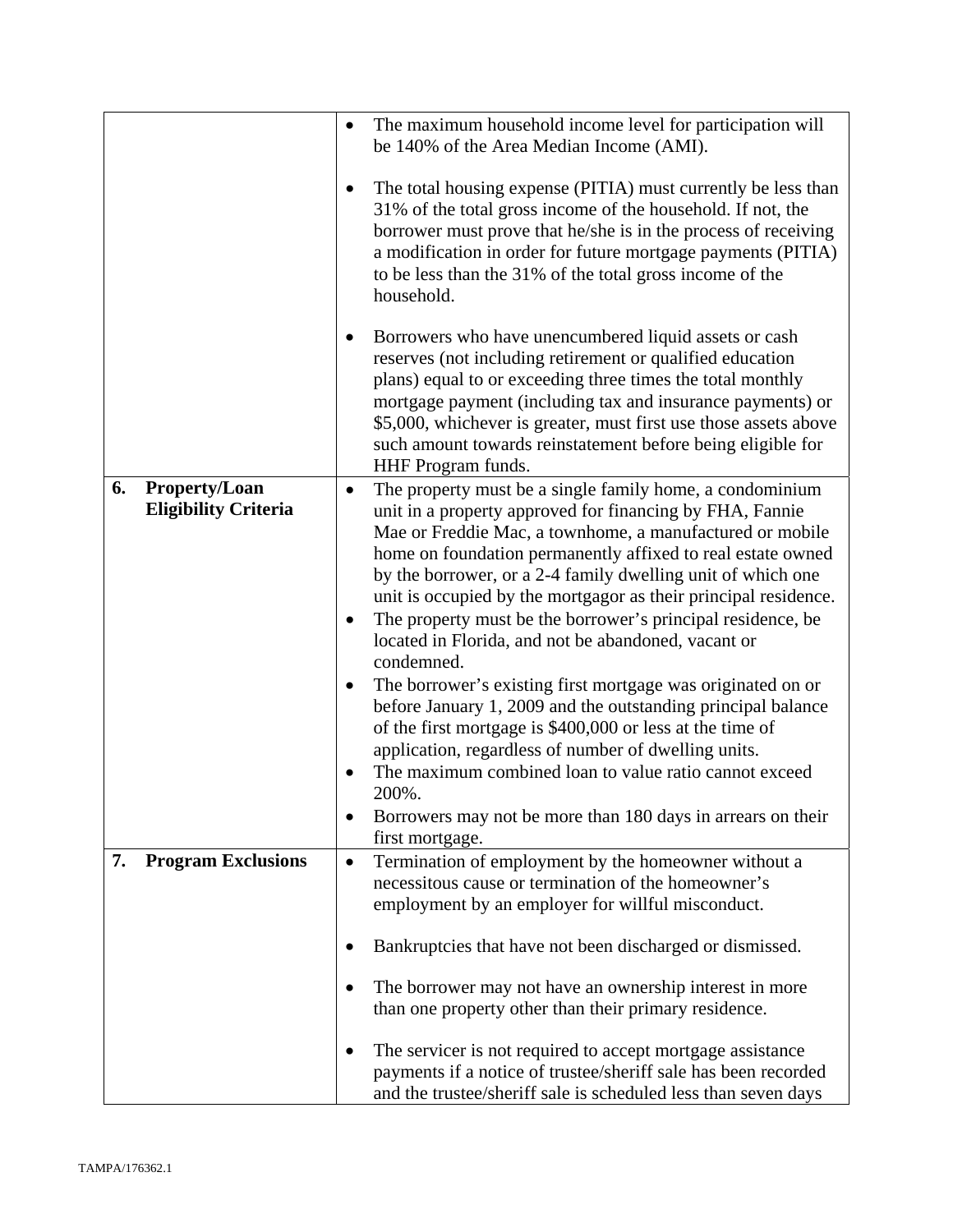|    |                            | from date the servicer is notified of borrower approval by the<br>HFA.                                                                 |
|----|----------------------------|----------------------------------------------------------------------------------------------------------------------------------------|
| 8. | <b>Structure of</b>        | HHF Program funds under the Mortgage Loan Reinstatement                                                                                |
|    |                            |                                                                                                                                        |
|    | <b>Assistance</b>          | Program will be made available to homeowners in the form of a                                                                          |
|    |                            | zero-percent interest, non-recourse, forgivable loan. This loan                                                                        |
|    |                            | will be evidenced by a Note and Mortgage in favor of Florida                                                                           |
|    |                            | Housing. The loan will be forgiven over a 5 year period, at a rate                                                                     |
|    |                            | of 20% per year beginning eighteen months from the closing of                                                                          |
|    |                            | the loan.                                                                                                                              |
|    |                            |                                                                                                                                        |
|    |                            | If the homeowner sells the home during any part of the loan term,<br>the remaining principal balance will be due to Florida Housing in |
|    |                            |                                                                                                                                        |
|    |                            | the event there are sufficient equity proceeds from the sale. If                                                                       |
|    |                            | there is not enough equity in the home to repay the entire amount                                                                      |
|    |                            | due, Florida Housing will forgive the excess portion or all of the                                                                     |
|    |                            | remaining principal balance so as to not create additional                                                                             |
|    |                            | hardships on the seller at closing. Any loans repaid will be                                                                           |
|    |                            | recycled back into the program and used to provide assistance to                                                                       |
|    |                            | additional homeowners for the duration of the program up to                                                                            |
|    |                            | December 31, 2017. After December 31, 2017, all funds                                                                                  |
|    |                            | remaining or received shall be returned to Treasury.                                                                                   |
| 9. | <b>Per Household</b>       | Estimated Median Amount Mortgage Payments - \$6,000                                                                                    |
|    | <b>Assistance</b>          | Maximum Amount – \$18,000 to include both UMAP and MLRP.                                                                               |
|    |                            | In the event a homeowner is receiving assistance under UMAP                                                                            |
|    |                            | and becomes reemployed prior to utilizing the maximum funding                                                                          |
|    |                            | available under UMAP then those remaining available funds can                                                                          |
|    |                            | be used for a MLRP reinstatement, up to the maximum combined                                                                           |
|    |                            | program limit of \$18,000.                                                                                                             |
|    | 10. Duration of Assistance | Assistance is provided as a one time payment.                                                                                          |
|    | 11. Estimated Number of    | Florida Housing anticipates that this strategy will be able to serve                                                                   |
|    | Participating              | approximately 53,000 homeowners over a five year period.                                                                               |
|    | <b>Households</b>          |                                                                                                                                        |
|    | 12. Program Inception/     | Florida Housing launched its pilot program in Lee County,                                                                              |
|    | <b>Duration</b>            | Florida on October 25, 2010. Statewide implementation is                                                                               |
|    |                            | anticipated in April 2011. It is anticipated that this Program will                                                                    |
|    |                            | last for up to 5 years.                                                                                                                |
|    | 13. Program Interactions   | This Program will interact with the Unemployment Mortgage                                                                              |
|    | with Other Programs        | Assistance Program (UMAP). Borrowers who become                                                                                        |
|    | (e.g. other HFA            | successfully re-employed at a level that allows them to resume                                                                         |
|    | programs)                  | making full mortgage payments or at a level whereby they may                                                                           |
|    |                            | permanently modify their mortgage payments to an affordable                                                                            |
|    |                            | level, may be eligible at that point to have their first mortgage                                                                      |
|    |                            | loan reinstated by using MLRP. The maximum amount of                                                                                   |
|    |                            | combined UMAP and MLRP assistance is \$18,000.                                                                                         |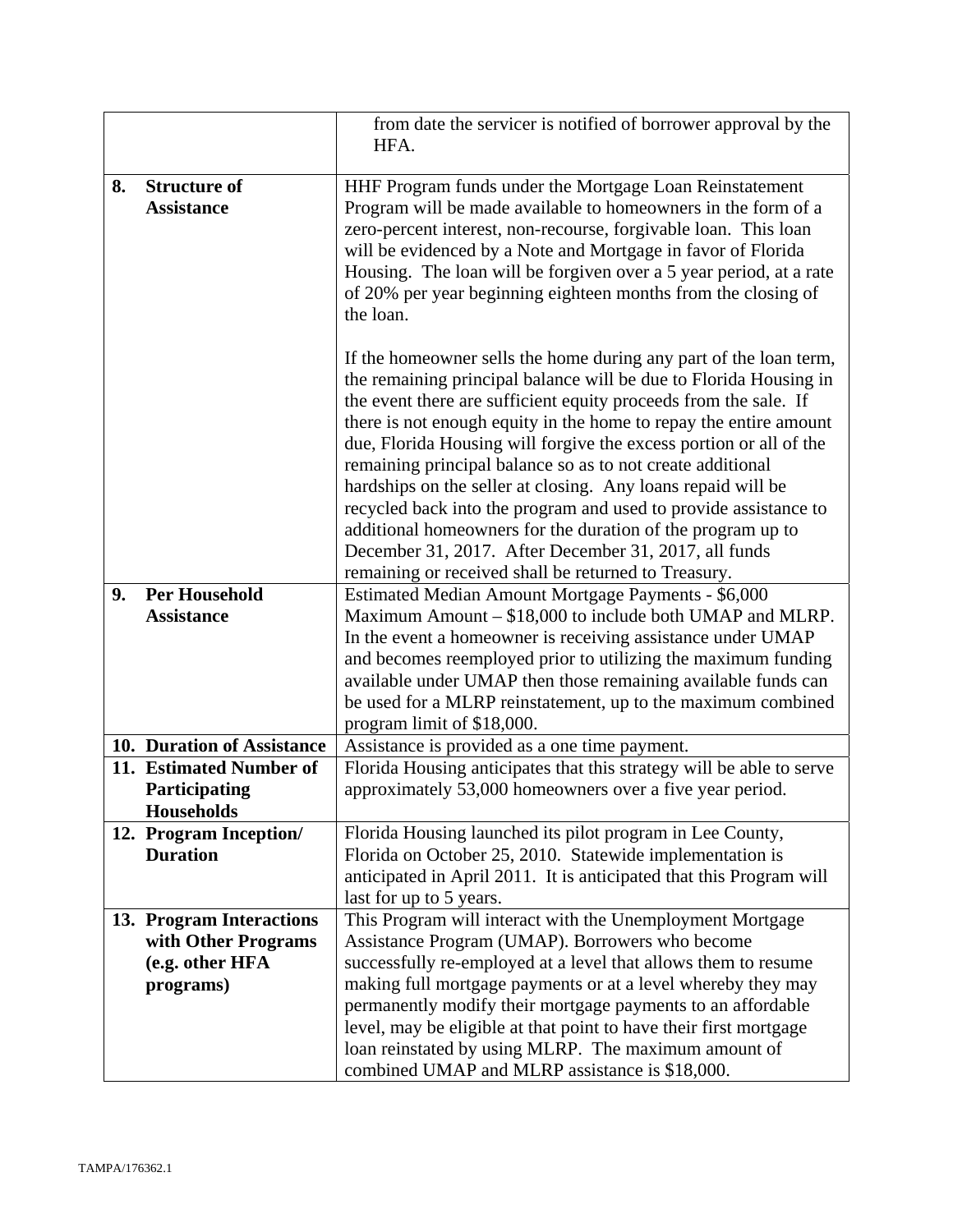| 14. Program Interactions | HHF funds would be utilized prior to the HAMP forbearance         |
|--------------------------|-------------------------------------------------------------------|
| with HAMP                | described in Supplemental Directive 10-04. Implementing the       |
|                          | program in this order is the most beneficial to the customer and  |
|                          | investor since payments would continue to be made instead of      |
|                          | capitalized and no late charges or adverse credit reporting would |
|                          | occur. If the borrower has already been through an UP             |
|                          | forbearance before applying for this program, then this program   |
|                          | may follow UP.                                                    |
|                          |                                                                   |
|                          | The servicer will not require reinstatement before the servicer   |
|                          | accepts unemployment assistance, but the HFA can agree to do so   |
|                          | if it deems appropriate for the borrower.                         |
| 15. Program Leverage     | Many servicers have in-house mortgage modification products       |
| with Other Financial     | that can be used in conjunction with this Program. Florida        |
| <b>Resources</b>         | Housing will work with servicers to determine how these           |
|                          | programs may best be combined.                                    |
|                          |                                                                   |
|                          | Servicers will not charge administrative fees (e.g., NSF, late    |
|                          | charges) in any month where a full contract payment is made. If   |
|                          | the loan is reinstated or modified following HFA mortgage         |
|                          | assistance, servicers will waive all administrative fees accrued  |
|                          | since the beginning of the delinquency.                           |
| 16. Qualify as an        | $\boxtimes$ Yes<br>$\square$ No                                   |
| Unemployment             |                                                                   |
| Program                  |                                                                   |